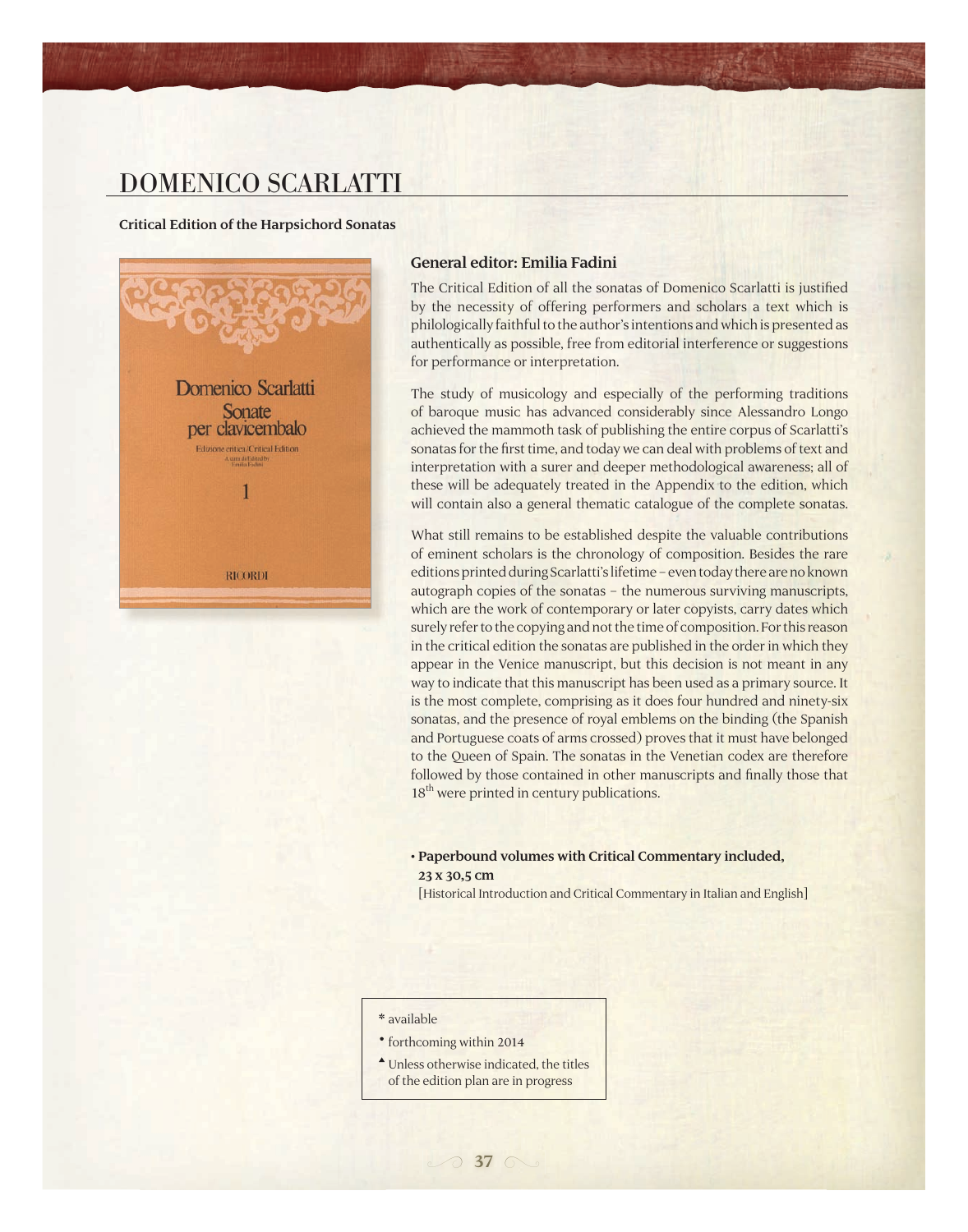# PLAN OF THE CRITICAL EDITIONS

**Vol. 1. Sonate 1-50 \* Vol. 2. Sonate 51-97 \* Vol. 3. Sonate 98-153 \* Vol. 4. Sonate 154-213 \* Vol. 5. Sonate 214-273 \* Vol. 6. Sonate 274-333 \* Vol. 7. Sonate 334-397 \* Vol. 8. Sonate 398-457 \* Vol. 9. Sonate 458-516 • Vol. 10. Sonate 458-516 •**

available

forthcoming within 2014